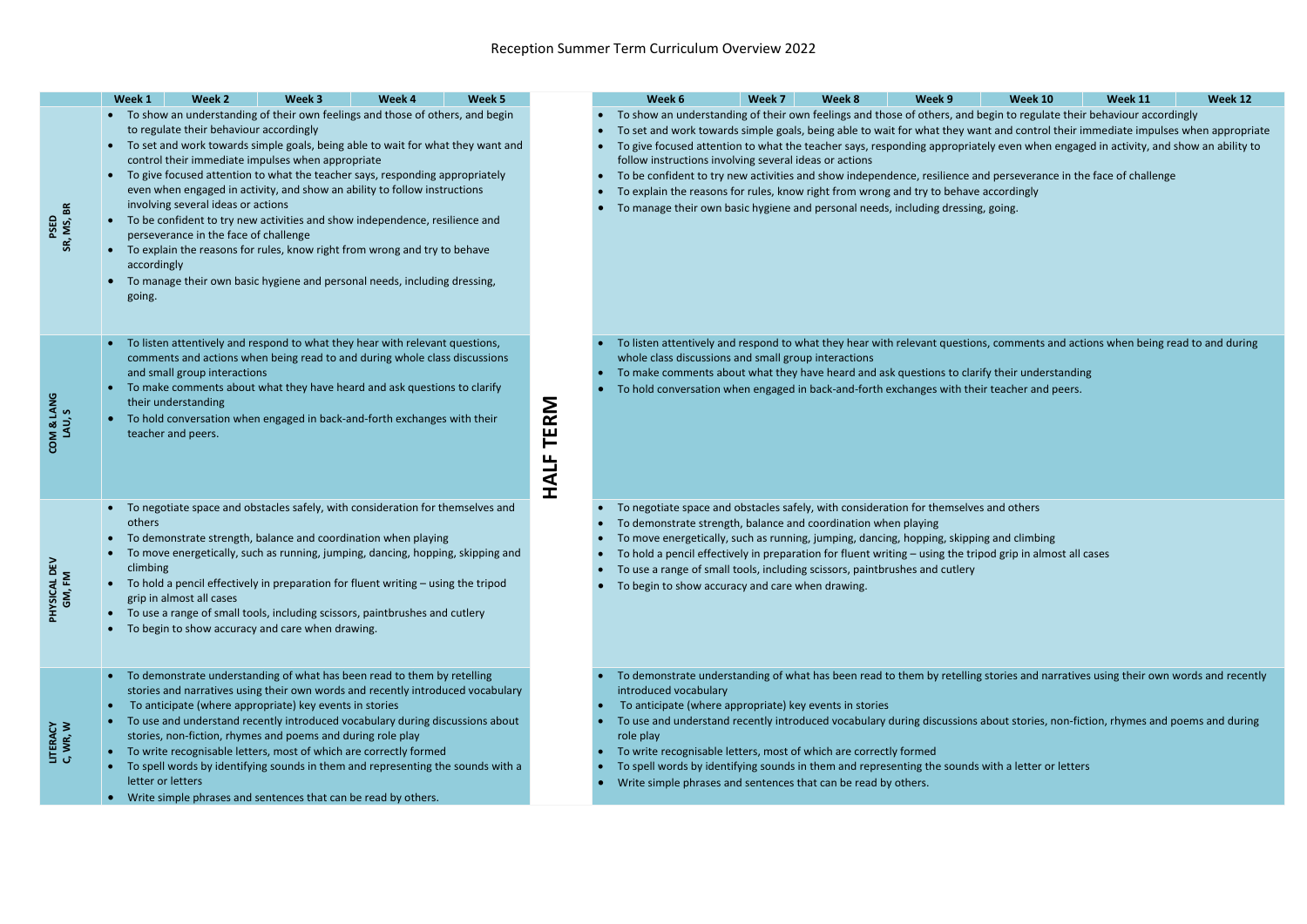| MATHEMATIC                    | To have a deep understanding of number to 10, including the composition<br>of each number<br>To subsidise (recognise quantities without counting) up to 5<br>$\bullet$<br>Automatically recall (without reference to rhymes, counting or other aids)<br>number bonds up to 5 (including subtraction facts) and some number bonds<br>N, NP<br>to 10, including double facts<br>To verbally count beyond 20 recognising the pattern of the number system<br>$\bullet$<br>To compare quantities up to 10 in different context recognising when one<br>$\bullet$<br>quantity is greater than, less than or the same as the other quantity<br>To explore and represent patterns within numbers up to 10 including evens<br>and odds, double facts and how quantities can be distributed equally.                                      | To have a deep understanding of number to 10, including the composit<br>To subsidise (recognise quantities without counting) up to 5<br>Automatically recall (without reference to rhymes, counting or other ai<br>some number bonds to 10, including double facts<br>To verbally count beyond 20 recognising the pattern of the number sys<br>To compare quantities up to 10 in different context recognising when o<br>other quantity<br>To explore and represent patterns within numbers up to 10 including et<br>distributed equally.        |
|-------------------------------|----------------------------------------------------------------------------------------------------------------------------------------------------------------------------------------------------------------------------------------------------------------------------------------------------------------------------------------------------------------------------------------------------------------------------------------------------------------------------------------------------------------------------------------------------------------------------------------------------------------------------------------------------------------------------------------------------------------------------------------------------------------------------------------------------------------------------------|--------------------------------------------------------------------------------------------------------------------------------------------------------------------------------------------------------------------------------------------------------------------------------------------------------------------------------------------------------------------------------------------------------------------------------------------------------------------------------------------------------------------------------------------------|
| <b>WORLD</b><br>UNDERSTANDING | To talk about the lives of the people around them and their roles in society<br>$\bullet$<br>To know some similarities and differences between things in the past and now,<br>drawing on their experiences and what has been read in class<br>To understand the past through settings, characters and events encountered in<br>books read in class and storytelling. Explore the natural world around them,<br>PP, PCC, TNW<br>making observations and drawing pictures of animals and plants<br>To know some similarities and differences between the natural world around<br>them and contrasting environments, drawing on their experiences and what has<br>been read in class<br>To understand some important processes and changes in the natural world<br>around them, including the seasons and changing states of matter | To talk about the lives of the people around them and their roles in society<br>To know some similarities and differences between things in the past and n<br>in class<br>To understand the past through settings, characters and events encountere<br>natural world around them, making observations and drawing pictures of a<br>To know some similarities and differences between the natural world arour<br>experiences and what has been read in class<br>To understand some important processes and changes in the natural world<br>matter |
|                               | To safely use and explore a variety of materials, tools and techniques,<br>$\bullet$<br>experimenting with colour, design, texture, form and function<br>To share their creations, explaining the process they have used<br>$\bullet$<br>EXP ARTS<br>CM, BI<br>To make use of props and materials when role playing characters in narratives<br>and stories.                                                                                                                                                                                                                                                                                                                                                                                                                                                                     | To safely use and explore a variety of materials, tools and techniques, expe<br>To share their creations, explaining the process they have used<br>To make use of props and materials when role playing characters in narrati                                                                                                                                                                                                                                                                                                                    |

mber to 10, including the composition of each number

ce to rhymes, counting or other aids) number bonds up to 5 (including subtraction facts) and

sing the pattern of the number system

Ferent context recognising when one quantity is greater than, less than or the same as the

ithin numbers up to 10 including evens and odds, double facts and how quantities can be

s between things in the past and now, drawing on their experiences and what has been read

characters and events encountered in books read in class and storytelling. Explore the rvations and drawing pictures of animals and plants

s between the natural world around them and contrasting environments, drawing on their

and changes in the natural world around them, including the seasons and changing states of

terials, tools and techniques, experimenting with colour, design, texture, form and function

To make playing characters in narratives and stories.